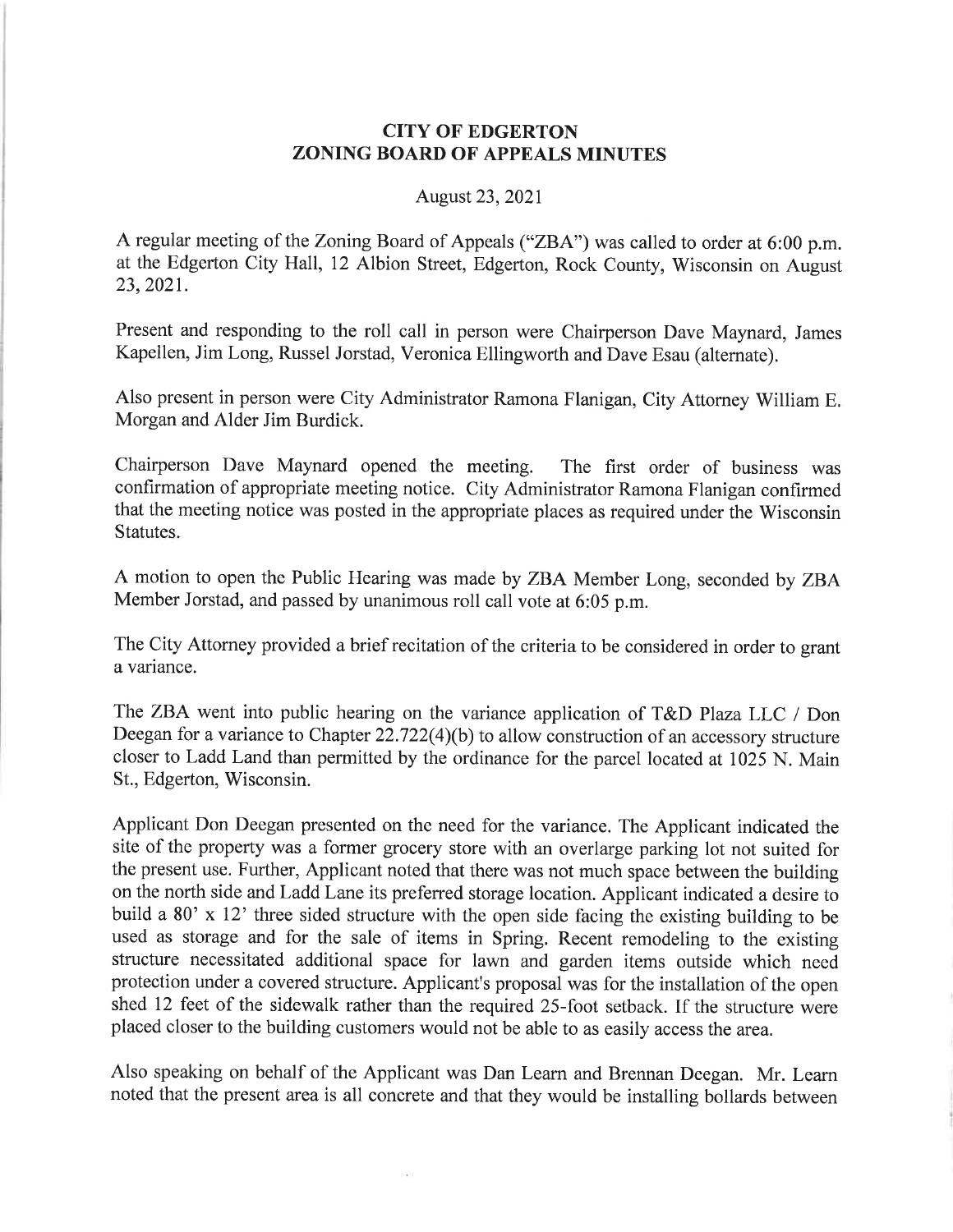the accessory building and the roadway. Mr. Learn also noted that this would block off any drive access along the north side of the building.

ZBA Member Ellingworth asked why the structure was not being placed within the larger parking lot. Applicant indicated that the reason for this was for safety concerns.

There were no other presenters regarding the application.

On motion of ZBA Member Kaplellen with a second by ZBA Member Long, the Public Hearing was closed at 6:14. The motion passed on a unanimous roll call vote.

Administrator Flanigan presented the staff report which recommendation that the variance be denied. Staff noted that this would not have an adverse impact on the neighborhood but that the construction of the accessory structure did not require a variance as it could be built closer to or attached to the existing building and therefore was a self-created hardship.

ZBA Member Long asked the Applicant if there were any other reasons other than cost why it could not be attached to the existing building. The Applicant indicated that if the structure were either attached or placed within 10 feet of the existing structure, the new structure would have to comply with state building codes and this would increase the cost from an expected \$15,000-\$20,000 to approximately \$200,000.

Chairman Maynard again asked whether or not it was a possibility to place the accessory structure in the larger front parking lot. ZBA Member Jorstad indicated that he felt that the hardship was due to the retail nature of the business. The Applicant agreed and indicated that without the variance he could not maximize his business. ZBA Member Ellingworth asked if the variance was denied what would the Applicant do. The Applicant indicated that he would simply not pursue the project.

At 6:32 PM ZBA Member Kapellan moved for approval of the variance request with conditions. ZBA Member Long seconded the motion. After further discussion regarding the specific conditions to be imposed the Board attached the conditions that the accessory structure be sided in a neutral tone color; that the Applicant provide and maintain several planters and other plantings between the sidewalk and the structure to break up the mass of the wall; that the Applicant install drains to an underground system if gutters are ever installed on the structure; and that the existing fence be removed when adjacent to the structure. Upon a roll call vote, the motion was granted unanimously.

The next order of business was to consider approval of the minutes of the April 14, 202I Zoning Board meeting. Upon a motion from ZBA Member Jorstad, seconded by ZBA Member Long, the minutes were approved by unanimous roll call vote.

The Board then fixed the next meeting for September 15 at 6 p.m.